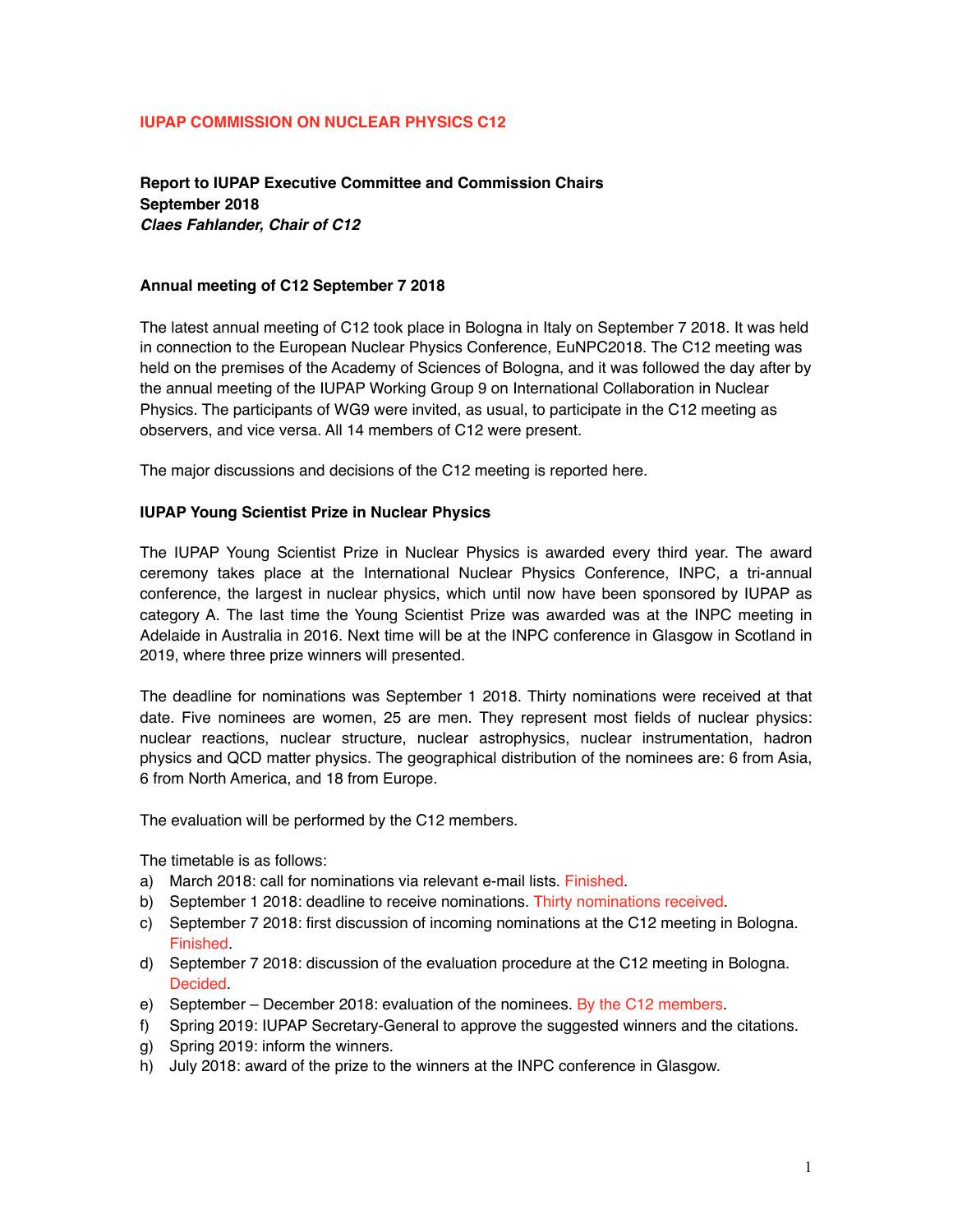### **IUPAP Neutrino Panel**

A report of the status of the neutrino panel was delivered. Nigel Smith, who has been appointed as one of the co-chairs of the panel, was present at the C12 meeting. He reported that the full list of members of the panel will be presented to the C&CC meeting in October 2018 in Vilnius.

### **Issues related to the discovery of new superheavy elements**

The new document "*IUPAC and IUPAP Procedures for Validating Claims for the Discovery of New Elements and Naming those Elements*" was discussed. It was found that there are many important changes that will make the process more transparent. It is also obvious from the document that the C12 commission of IUPAP will be involved as an expert committee to a larger extent than before, which is much appreciated by the C12 members.

The new document "*On the Discovery of New Elements*" by the 2017 Joint Working Group of IUPAC and IUPAP was also mentioned. It has recently been accepted as a publication in "Pure and Applied Chemistry". C12 is looking forward to its immediate publication.

### **International Year of the Periodic Table – IYPT**

IYPT will give us the possibility to increase the visibility of nuclear physics when it comes to superheavy elements; to clarify the notion of these very heavy elements and the production and identification of them, which mainly is by means of nuclear physics methods and techniques. Actions how to increase the visibility was discussed such as:

- Advertise the IYPT at nuclear physics conference webpages.
- Organize public lectures at nuclear physics conferences.
- Encourage nuclear physicists to make public lectures on the subject.
- Encourage nuclear physicists to write popular science articles on the subject.
- Suitable nuclear physics events in 2019 should be linked to the IYPT.
- Set up of activities, such as exhibitions, possibly jointly with chemists.

## **IUPAP sponsorship of nuclear physics conferences**

Requests for IUPAP sponsorship from five conferences in nuclear physics were reviewed. Two of the conferences ask for category A support, two ask for category B support, and one conference ask for endorsement. Representatives from the local organising committees were given 10 minutes each to make their case. They were:

- **INPC2019**: 27th International Nuclear Physics Conference, to be held in Glasgow in Scotland, July 29 – August 2 2019. Presented by David Ireland, chair of the organising committee. Asking for category A support.
- **Quark Matter 2019**: XXVIII International Conference on Ultrarelativistic Nucleus-Nucleus Collisions, to be held in Wuhan in China, November 3-9 2019. Presented by Joachim Stroth representing the organising committee. Asking for category A support.
- **LASNPA2019**: XIII Latin American Symposium on Nuclear Physics and Applications, to be held in Costa Rica, October 14–19 2019. Presented by Débora Menezes, representing the organising committee. Asking for category B support.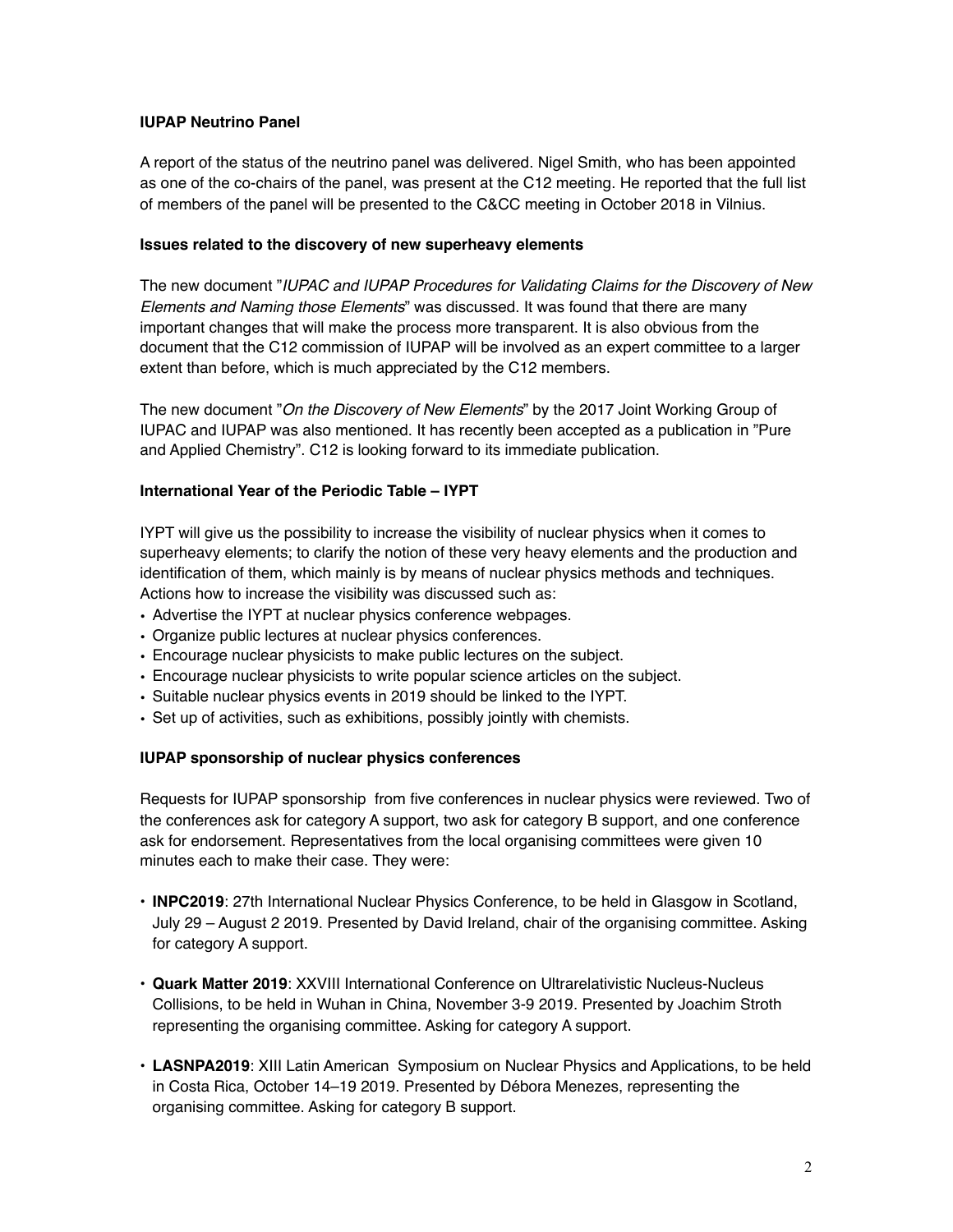- **SQM2019**: International Conference on Strangeness in Quark Matter to be held in Bari in Italy, June 10–15 2019. Presented by Domenico Elia, chair organising committee. Asking for category B support.
- **TAN19**: 6th International Conference on the Chemistry and Physics of the Transactinide Elements, to be held in Wilhemshafen, Germany August 25– 30 2019. Presented by Claes Fahlander representing the organising committee. Asking for endorsement.

The C12 Commission decided to recommend that IUPAP support be granted as follows.

## **INPC 2016 – category A support**

The INPC 2019 conference is the next in the series of international conferences in nuclear physics which brings together some 700 participants from around the world on a three year cycle. It is the only international conference covering all the subfields of nuclear physics both at the experimental and theoretical level. It is the main conference in the field of nuclear physics and has been rotating amongst the various continents, INPC2007 in Tokyo, INPC2010 in Vancouver, INPC 2013 in Firenze, INPC2016 in Adelaide, INPC2019 in Glasgow. It is the venue at which the three IUPAP young scientist prizes in Nuclear Physics are awarded every three years.

The local program committee and the international advisory committee will both have almost 30% female members. Registration fee will be set at £480, and for students £370.

The C12 commission reviewed the plans and budgets as submitted by the organising committee and is satisfied that they meet the requirements set by IUPAP, in particular with regards to open access, participation of women on committees, targets for female invited speakers and participation of young investigators and students.

It has received IUPAP support as category A conference in the past. The C12 commission recommendation is that INPC 2019 be given **category A support** with highest priority.

## **Quark Matter 2019 – category A support**

This is the major international conference on ultrarelativistic heavy-ion collisions and will take place in November 2019 in Wuhan, China. This conference takes place on a 1.5 year cycle and it rotates amongst the continents, 2014 in Darmstadt, 2015 in Kobe, 2017 in Chicago, 2018 in Venice, 2019 in Wuhan. This will be the 28<sup>th</sup> edition of this major conference which attracted more than 750 participants in its last two instances. The aim of this conference is to bring together theoretical and experimental physicists from around the world to discuss new developments in high energy heavy-ion physics. The focus of the discussions is on fundamental understanding of strongly interacting matter at the extreme conditions formed in ultra-relativistic heavy-ion collisions, which relates to the state of the early universe.

The local program committee and the international advisory committee will both have about 20% female members, and the number of female speakers is targeted to more than 30%. Registration fee will be set at \$650, which will cover lunches, coffee breaks, reception, conference dinner and conference proceedings.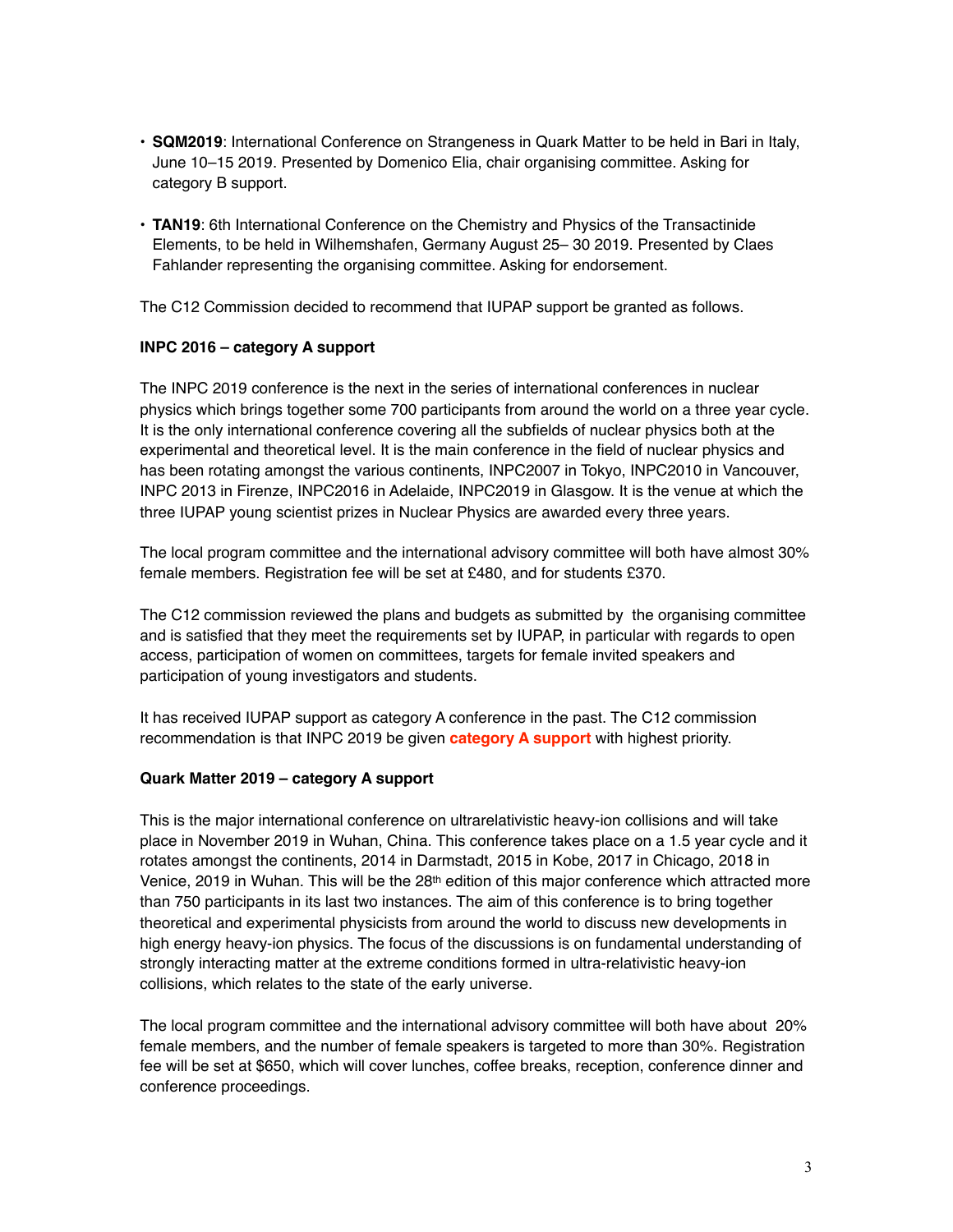Quark Matter has received IUPAP support as category A conference in the past. However, for 2018 they only received endorsement. It was discussed at the C12 meeting in 2017 in Tokyo that it was difficult to recommend category A support to QM every time considering the fact that it takes place more frequent than most other conferences. It was suggested that we alternately should suggest category A and endorsement every second time.

Therefore, the C12 commission recommendation is that Quark Matter 2019 should be given **category A support** with high priority.

We are aware that it may be difficult for IUPAP to support two category A conferences to one and the same commission, but we considered that it was particularly pressing this year within C12, and we therefore ask for support in category A for both INPC2019 and QM2019.

## **LASNPA2019 – category B support**

This is a regional conference that brings together a large segment of the nuclear physics community from South America and it has attracted participation also from North America, Europe, and Asia. The invited speakers have a broad international distribution. It moves around South America with a two year cycle and for the first time it will be held in San José in Costa Rica. It attracts ~300 participants from all over South America and is seen as a key promotional event for the rapidly developing countries on the continent. The program has a strong component of applications of nuclear techniques. It was supported as a category B topical conference in 2015 and 2017. It is an important element for the growth of the nuclear physics community in South America.

The local program committee and the international advisory committee will both reach the IUPAP target of 20% female members. Expected number of participants is between 250 and 300. Registration fee will be set at \$250, and covers conference proceedings, coffee breaks, welcome reception, and the conference dinner.

The C12 commission recommendation is that LASNPA 2017 be given **category B support** with high priority.

## **SQM2019 – category B support**

This is a topical conference that brings together a large segment of the strange quark gluon plasma community. The main topic of the conference is concerned with strangeness and heavy flavour production in heavy-ion collisions. Of particular interest are heavy-quark production and hadronic interactions, hadron resonances in the strongly-coupled quark-gluon plasma, bulk matter phenomena associated with strange and heavy quarks, the QCD phase structure, and strangeness in astrophysics. SQM is among the main and largest conferences on heavy ion physics after QuarkMatter. The first edition of SQM was held in Aarhus Denmark in1991, and since then it has taken place all over the world on a 1.5 year cycle. The most most recent editions are SQM2013 in Birmingham, SQM2015 in Dubna, SQM2016 in Berkeley, and SQM2017 in Utrecht. From now on it has been decided that the 1.5 year cycle should be changed to a 2 year cycle.

The local program committee and the international advisory committee will both reach the IUPAP target of 20% female members. Expected number of participants is between 250 and 300.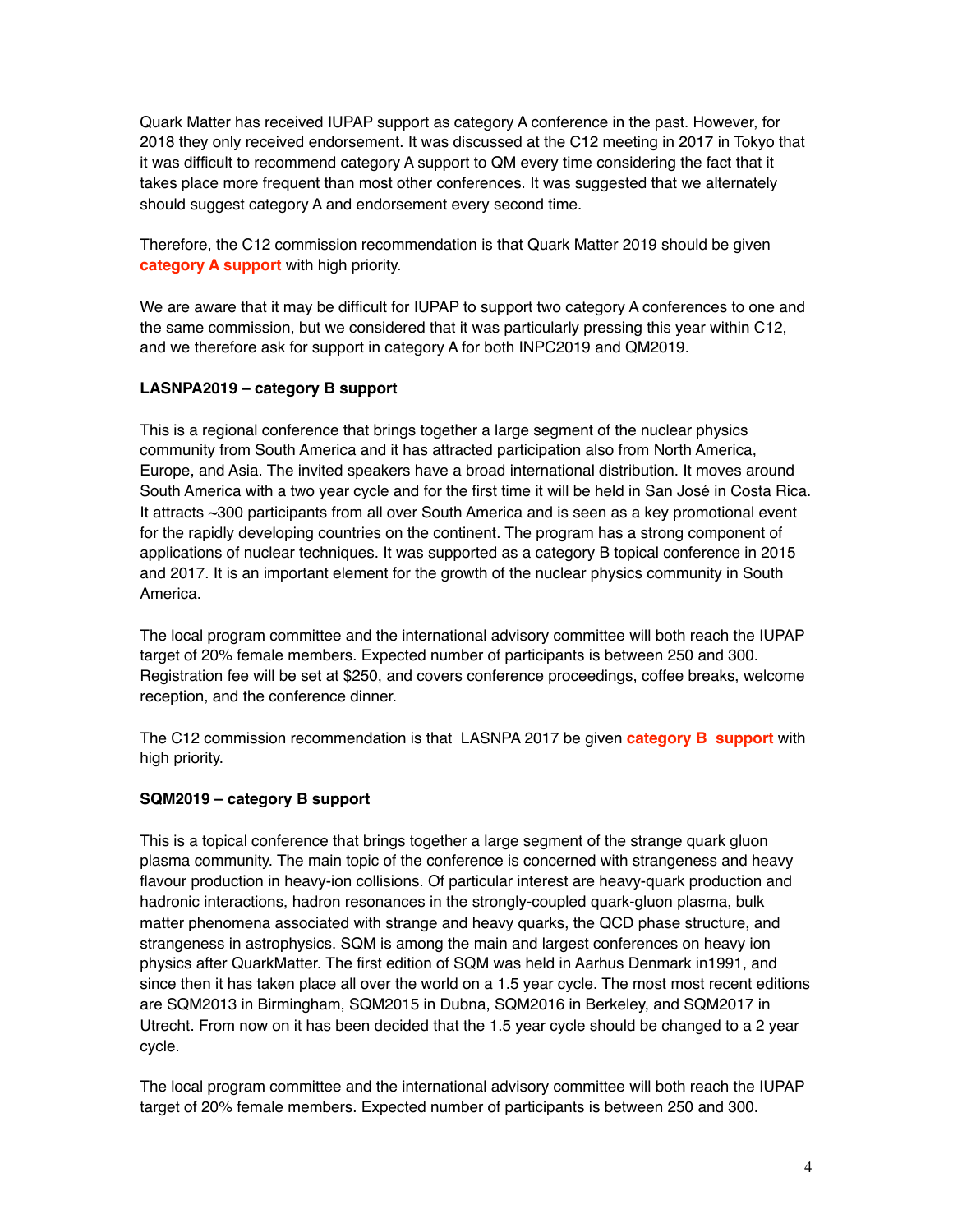Registration fee will be set at €380 for senior participants, and to €300 for students. The fee covers conference proceedings, coffee breaks, lunches, the conference dinner and an excursion.

The C12 commission recommendation is that SQM2019 be given **category B support** with high priority.

# **TAN19 – endorsement**

This is a topical conference that brings together nuclear physicists and nuclear chemists involved in the search of new superheavy elements. It is the main conference series in the field of superheavy element research. The scope of the conference will cover experimental and theory aspects of the heaviest-element synthesis. It will cover the topics of nuclear reaction studies, nuclear structure and spectroscopy, atomic physics studies, chemical properties of transactinide elements, and it will also discuss new technical developments and present and upcoming largescale facilities in the field of superheavy element research. The first TAN conference took place in 1999 in Seeheim near Darmstadt, Germany. Since then the meetings of this series have been organised every 4 years. In 2003 in Napa in USA, in 2007 in Davos in Switzerland, in 2011 in Sochi in Russia, and in 2015 in Urabandai in Japan.

The local program committee reach the IUPAP target of 20% female members. The number of invited female speakers come to 17 %. However, for the international advisory committee there is a problem with only one women among the 17 members, which thus only come to 6 % female participation in this committee. I have asked the organisers to add at least one more woman to the international advisory committee.

Expected number of participants is between 100 and 120. Registration fee will be set at €500, and covers coffee breaks, lunches, dinners, and a social program. The fee for students will be reduced by 50%.

A few more important aspects on this conference.

TAN19 is a regular conference dealing with the search and discoveries of superheavy elements. It is a conference that over the years has been endorsed by IUPAC, and they endorse it also for TAN2019. Thus the IUPAC logo is already on the TAN19 website. During the conference there will a special focus on the periodic table since 2019 is the International Year of the Periodic Table, and both the President of IUPAC and the President of IUPAP has ben invited, and they will attend the conference to give welcome addresses. From that point of view it would be desirable to have both unions logo on the TAN19 webpage. It is maybe also the only conference where it would be fitted to have both logos on a conference website signalling the friendship between the two unions.

Special events at TAN19 recognising the International Year of the Periodic Table in 2019 will be a special public lecture by Professor Gisela Boeck from the University of Rostock on the history of the Periodic Table, and there will be talks by living discoverers on the discoveries of elements 112, 113, 114, 115, 116, 117, 118. And as mentioned above, both the presidents of IUPAC and IUPAP will attend TAN19 to give welcome addresses. This will give also IUPAP visibility at this important conference dealing with new elements of the periodic table, and we believe that it is important for IUPAP to be represented there considering the recent debate about chemists contra physicists in the hunt for new elements.